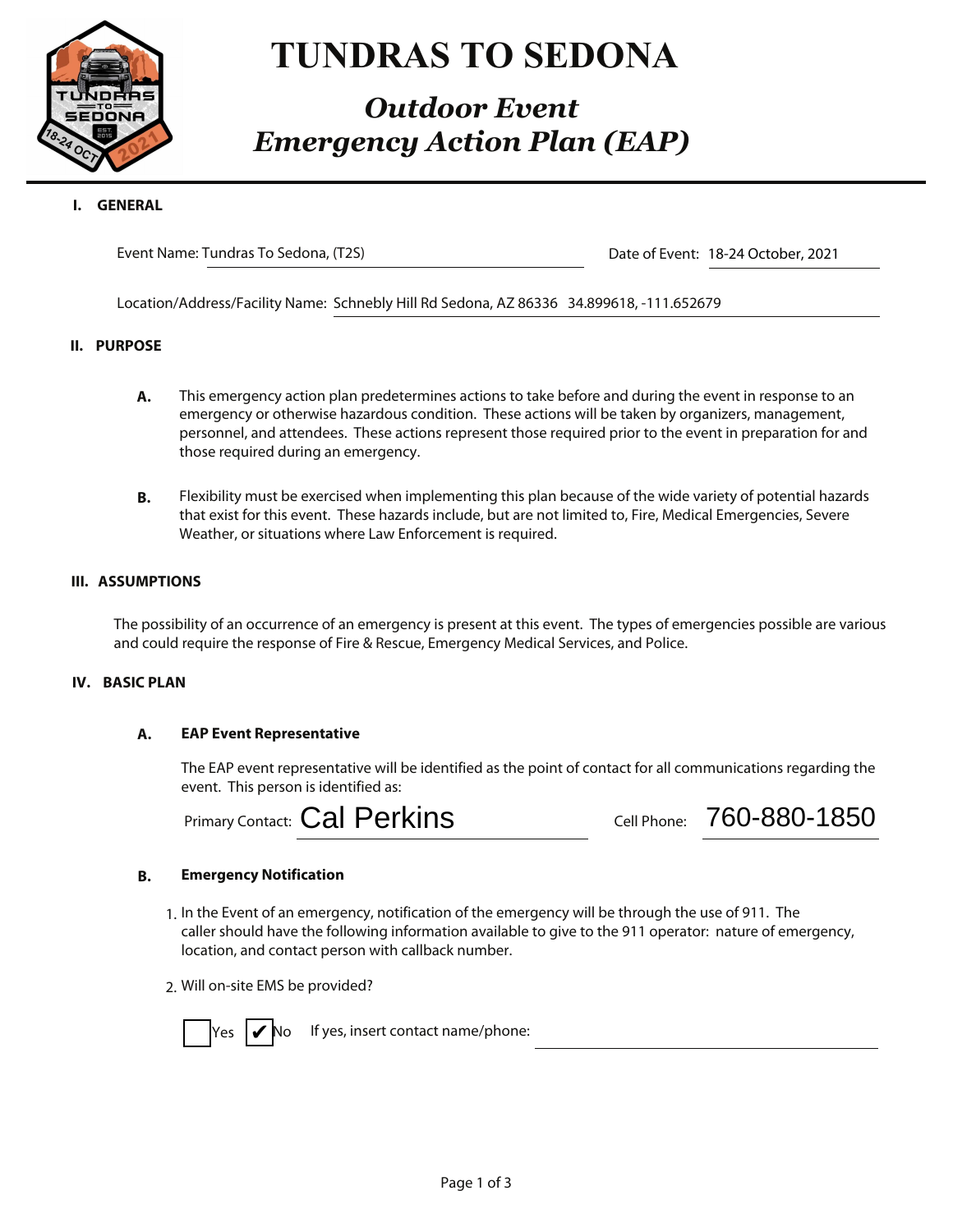## **Severe Weather**

- 1. Weather forecasts and current conditions will be monitored through the National Weather Service's Greenville-Spartanburg Weather Forecast Office web site at www.weather.gov/gsp.
- 2. Before the event If severe weather is predicted prior to the event, the EAP event representative will evaluate the conditions and determine if the event will remain scheduled. The EAP event representative or his/her designee will be identified as such and will be responsible to monitor the weather conditions before and during the event.
- 3. During the event If severe weather occurs during the event, the EAP event representative or his/her designee will make notification to those attending the event that a hazardous weather condition exists and direct them to shelter.
- 4. There are very limited provisions for sheltering participants in the event of severe weather.
- 5. This event will follow the 30-30 Rule for lightning. If lightning is observed and thunder is heard within 30 seconds, the event will be delayed until 30 minutes have past since thunder was last heard.

1. Has a specific hazard been identified as an increased risk of fire at this event?



 $\blacktriangleright$ Yes  $\Box$ No If yes, what has been identified?: Open fires only allowed in designated fire rings.

- 2. Selected event staff will be instructed on the safe use of Portable Fire Extinguishers.
- 3. The use of open flame for grilling is permitted under the Fire Code when the following conditions are met:
	- a. Must have a valid fire extinguisher, 2A10BC or Class K.
	- b. Each space is allowed 1 LP tank per cooking device and only 1 spare LP tank regardless of the number of cooking devices. All LP tanks are to be secured in an approved manner (tied, strapped, chained, etc.).
	- c. All tents/canopies used for cooking shall have a FLAME SPREAD Certification attached to the tent.
- 4. Should an incident occur that requires the Fire Department, 911 will be utilized to request this resource. The caller should have the following information available to give to the 911 operator: nature of emergency, location, and contact person with a callback number.

# **E. Medical Emergencies**

- 1. As with any outdoor event, there is potential for injury to the participants. The types of injuries are various and include those that are heat related as well as traumatic injuries.
- 2. Are there limited provisions for on-site Emergency Medical Services at this event?



 $\mathbf{Y}$ <sup>Yes</sup>  $\vert$  No Located at the medical tent identified on the event map

3. Should an incident occur that requires Emergency Medical Services, contact as indicated below to request this resource. The caller will have the following information ready: Nature of emergency, precise location, and contact person with callback number.



 $\blacktriangledown$  On-site Medical Staff will be contacted QR  $\boxed{\blacktriangledown}$